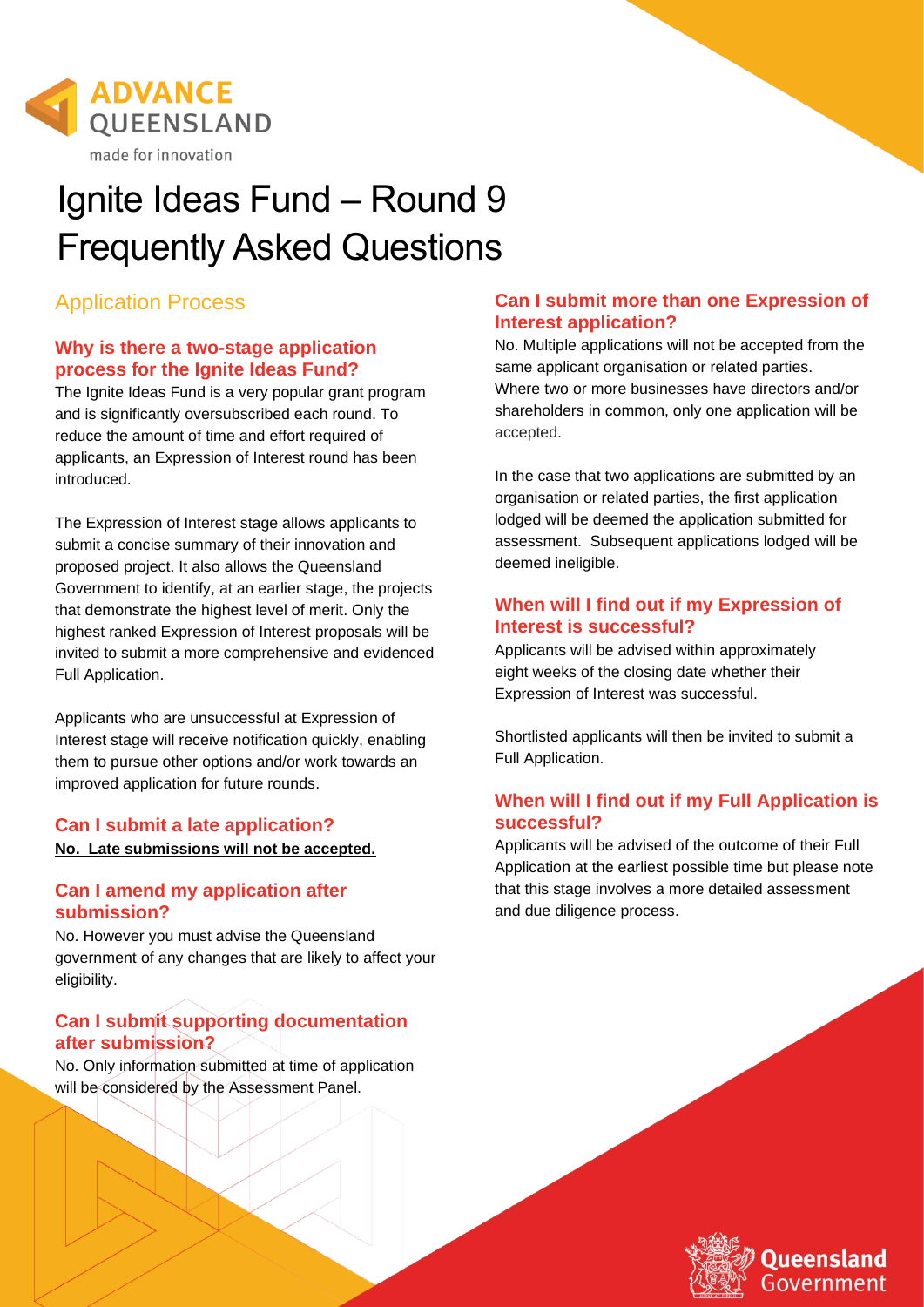# **Eligibility**

## **What is Minimum Viable Product (MVP)?**

Minimum viable product is a product or service that is beyond initial proof of concept/prototype stage and has been tested with potential customers. Your product or service should have incorporated any feedback from potential customers and be at the stage where customers will pay for it.

The diagram below may help you to determine what stage of development your product or service is at in relation to achieving MVP;



Source: [https://www.nesta.org.uk/blog/proof-of-concept](https://www.nesta.org.uk/blog/proof-of-concept-prototype-pilot-mvp-whats-in-a-name/)[prototype-pilot-mvp-whats-in-a-name/](https://www.nesta.org.uk/blog/proof-of-concept-prototype-pilot-mvp-whats-in-a-name/)

#### **Can I apply for funding to develop my product or service to enable me to undertake customer testing/trials or clinical trials?**

No. Funding is only available to commercialise highly innovative new products or services **that have already reached minimum viable product stage or beyond**. A small proportion of the project plan may include activities and matched funding expenditure associated with further refinement of the product or service in response to customer feedback, however, **the essential core of your new product or service should already have been tested in action with potential customers as a proof of concept, prototype and/or pilot.**

Clinical trials do not qualify for Ignite Ideas funding given testing is ongoing and typically takes years to complete before the product or service is ready to commercialise.

#### **Can I apply for Ignite Ideas funding if I am currently receiving or have previously received other Federal, State or Local government funding to commercialise the same/similar product or service?**

No. You cannot apply for Ignite Ideas funding if the applicant organisation and/or related parties have received any other government funding to commercialise the same/similar product or service that you are applying to commercialise with Ignite Ideas Funding.

## **Can I apply for Tier 2 Ignite Ideas funding if I have received Tier 1 funding for the same product or service?**

No. If applying for Tier 2 funding, the applicant organisation and/or related parties must not have received any Ignite Ideas funding previously to commercialise the same/similar product or service that you are applying to commercialise with Ignite Ideas Funding.

## **When is a product or service considered to be 'in the market'?**

A product or service is considered to be 'in the market' once they have well developed marketing material, a website and/or online presence, are actively promoting their product/service and have had paying customers for a period of time beyond any free trials (e.g., at least 6 months).

If the type of commercialisation activities funded through the Ignite Ideas Fund have largely been completed (i.e., sales and marketing, exhibiting at trade shows, engaging investors, secured patents and trademarks etc) then you would likely be considered to already be in the market/have commercialised your product or service.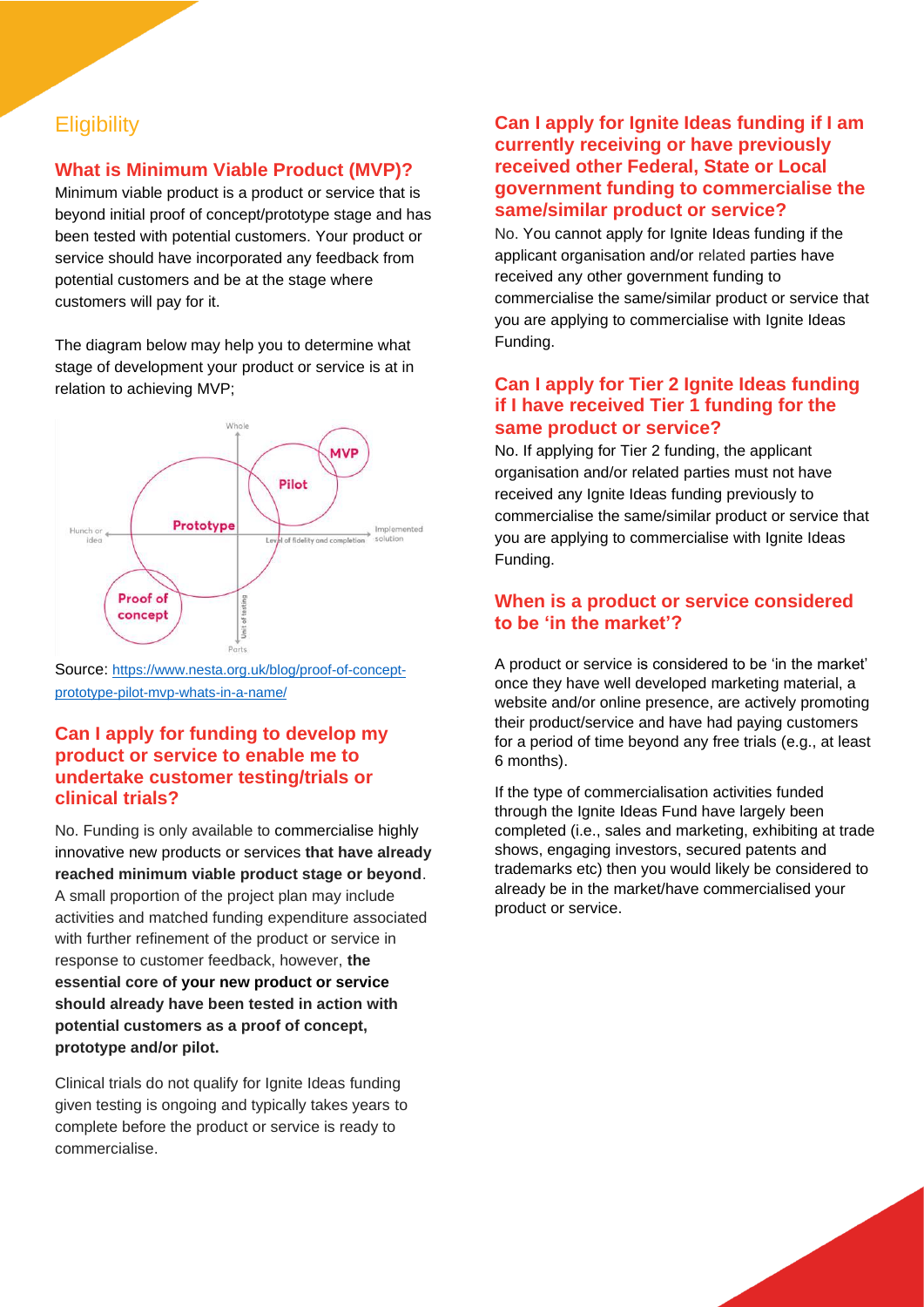#### **Is it possible for a business to have a small number of paying customers without being considered to be 'in the market'?**

The business may have customers they have worked with to develop the prototype or pilot the product or service who have undertaken free trials and become initial paying customers (often heavily discounted). These initial customers are important to demonstrate demand for the product or service and perhaps most importantly, that customers are prepared to pay (and how much). In essence, this validates if the business can commercialise profitably. In this scenario the product/service would not be considered to be 'in the market' as new customers have not been acquired.

## **Can I apply for Ignite Ideas funding if I have a product/service already in the market and I am looking at expanding the same product/service to other countries?**

No. Both Tier 1 and Tier 2 funding is only available to commercialise into the market for the first time.

#### **Can the applicant organisation cash contribution be used to cover all/any costs?**

The cash provided by the applicant organisation can be used to cover any *direct project costs*. Direct project costs are costs that are specific to the project (i.e., excluding any business as usual costs) and are actual incurred costs with a transaction taking place that can be evidenced (rather than notional, proportional or 'missed opportunity' cost).

#### **Are in-kind costs eligible for matched funding?**

No. In-kind costs and non-cash contributions are not considered eligible for matched funding requirements.

#### **Who can I source matched funding from?**

Applicants can source cash contributions internally or from investors, customers, or business partners.

#### **Can I use Ignite Ideas funding to cover the costs of protecting intellectual property?**

Yes. You can use Ignite Ideas funding to cover the reasonable costs of protecting intellectual property.

However, Ignite Ideas funding cannot be used to cover costs relating to the ongoing maintenance/renewal of existing intellectual property protection.

# Applying for the Ignite Ideas Fund

#### **What is meant by "commercialisation"?**

For the purpose of the Ignite Ideas Fund, 'commercialisation' refers to the process of taking a product or service to the market and obtaining paying customers.

#### **What is meant by "Headquartered in Qld"?**

The business must be operating and must have a Queensland headquarters. To demonstrate this, the applicant's Australian Business Register (ABR) ABN profile's 'Main Business Location' must be listed as being in Queensland at the time of the application.

#### **Does the department collect any broad applicant data, and if so what information?**

Yes, the department does collect broad applicant data for reporting purposes, but this data is captured and reported at a high level.

Data will be collected for reporting purposes including businesses that identify as female, indigenous, regional and non-SEQ.

#### **What is considered a female business?**

A female business is one that is at least 50% female owned and/or led i.e. female(s) leading the organisation in roles such as CEO, Director, Executive. A female business does not necessarily need to be female founded.

#### **What is considered an Indigenous business?**

An Indigenous business is one that is at least 50 per cent or more owned by an Aboriginal person and/or a Torres Strait Islander person.

#### **What is considered a non-SEQ business?**

A Non-SEQ business is headquartered outside of local government councils in Brisbane, Redlands, Gold Coast, Logan, Scenic Rim, Somerset, Lockyer Valley, Ipswich, Sunshine Coast, Noosa and Moreton Bay.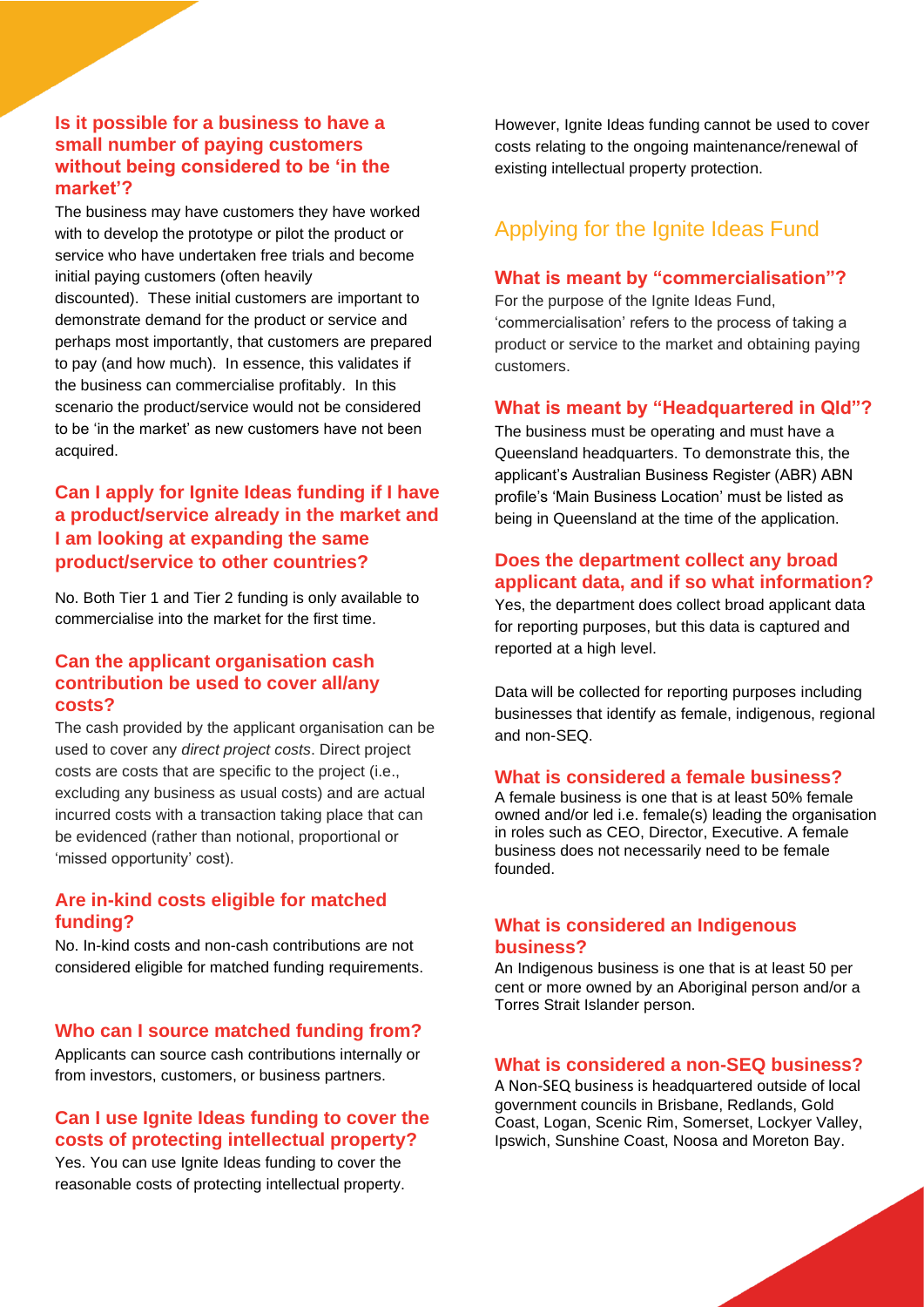#### **What is considered a regional business?**

A regional business is headquartered outside of the Brisbane City Council boundary.

#### **The Application form is not allowing me to provide my full response to a question.**

Both the Expression of Interest and Full Application form have word limits applied to each response to avoid unnecessarily long responses. Applicants are encouraged to present responses in a clear and concise manner.

#### **How do I demonstrate that the project has a clear focus on commercialisation?**

Ensure that your product or service has achieved minimum viable product status prior to application. Activities to bring the innovation to this stage are not considered to be commercialisation activities for the purpose of the Ignite Ideas Fund.

Your application should set out a clear plan for commercialising your innovation and increasing customer sales. It should clearly demonstrate that the plan is achievable within the project timeframe.

#### **What kind of activities are considered 'commercialisation' activities for the purpose of Ignite Ideas funding?**

Commercialisation activities include:

- sales and marketing
- exhibiting at trade delegations/trade shows
- customer/investor engagement
- product/service demonstration as required by new customers/markets
- investigation of production and assembly options.
- Securing intellectual property protection including research, engaging specialist advice and securing patents.

Consideration will be given to allow matched funding to include:

- limited specialist testing as required by new customers/markets
- minor corrections or improvements to the product to meet customer/market requirements.

#### **What information is required about project outcomes and benefits for Queensland?**

The outcomes of the project should be clearly defined and quantified, as far as possible in terms of economic, social, regional and/or environmental benefits.

In identifying economic benefits of the project, you should consider:

- sales and/or revenue from the developed product or service
- direct employment effects
- its contribution to an increased level of entrepreneurship and innovation
- any benefit that will be delivered to regional **Queensland**
- any benefit that will be delivered to Aboriginal and/or Torres Strait Islander businesses and/or people
- its potential to benefit and/or grow one of Queensland's priority industries
- its alignment with and/or contribution to any current Queensland government policy/industry roadmap/ priority industry.

## **Does my project have to provide outcomes and benefits for regional Queensland and/or Aboriginal and/or Torres Strait Islander businesses/people?**

No. Your project does not have to result in benefits specifically for regional Queensland and/or Aboriginal and/or Torres Strait Islander businesses/people. However, projects that do have a focus on these types of benefits will be highly regarded.

## **Can I provide additional information that I believe will support my application?**

The Expression of Interest application form asks specific questions that will assist the assessors to determine which applications will be shortlisted to submit a Full Application. Applicants should therefore focus on these questions.

In addition to these questions an applicant can provide a business website or visual representation to support the responses provided. For example photos of the product or a process flow diagram illustrating how the product/service will benefit the targeted customers.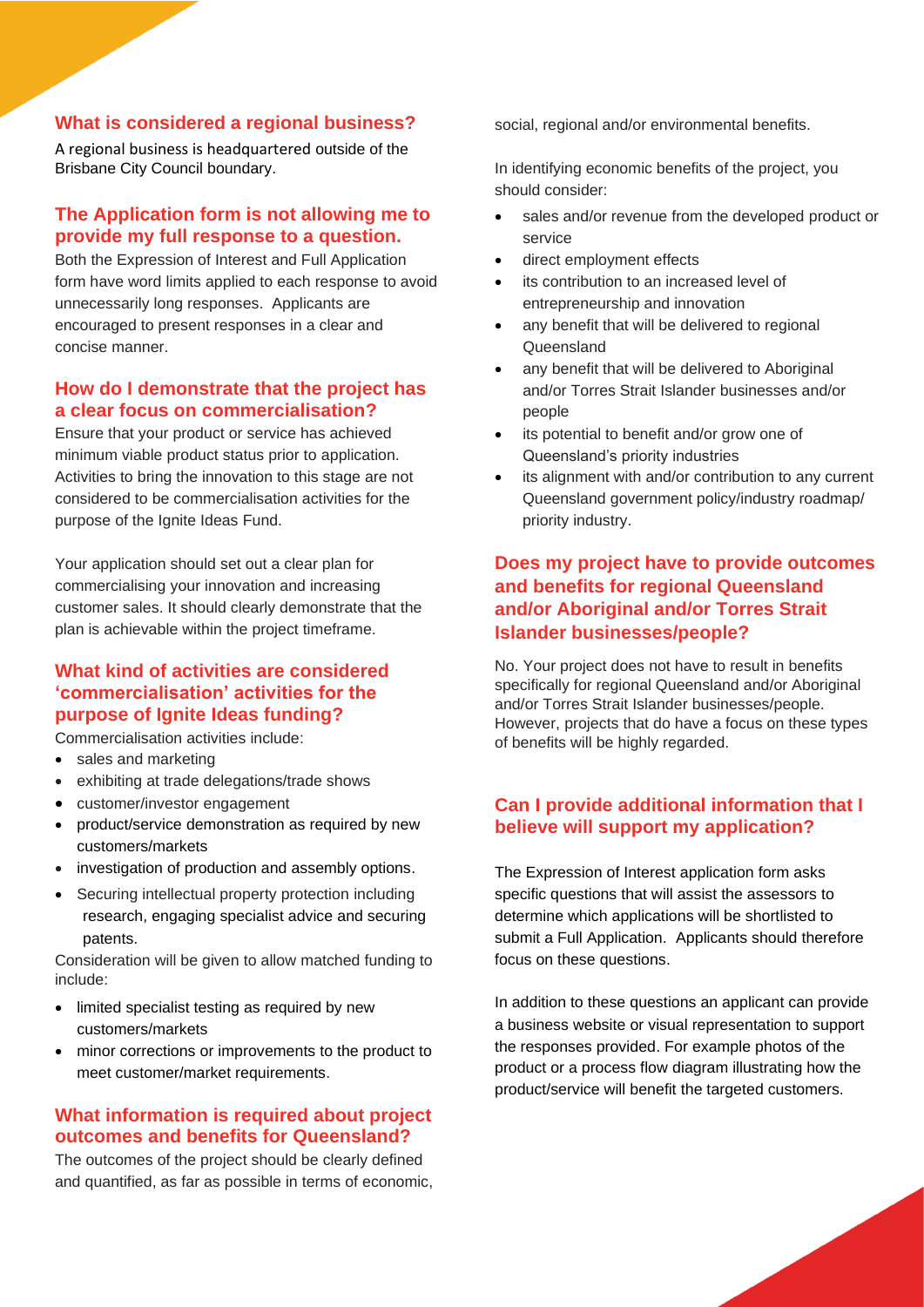# Completing the Ignite Ideas Fund Full Application form

#### **Why am I required to complete the Publishable Project Description in plain English?**

Information provided in response to this question in the full application form will be used to inform politicians and senior government officers of the proposed project and may be used to promote the project to the general public. It is therefore important that it is clear and easy to understand by a person with limited knowledge of the subject matter and should succinctly promote the benefits of the project. Do not use technical or industry specific jargon or terms.

The overview of the project should include simple statements outlining: the product or service and the market need for it; what the project aims to do and how it will be done; and a summary of the key outcomes for Queenslanders.

As this project summary may be used publicly, you should ensure that it does not include any sensitive and/or commercial-in-confidence information.

# **How do I demonstrate that the applicant organisation has/will have access to the technical and management skills to successfully deliver the project?**

You should consider:

- including background information on the founder/management team/investor(s) illustrating their relevant skills and experience
- providing evidence of any prior projects delivered
- identifying the ability to secure critical external expertise, where required
- including details of any advisory boards.

#### **How should I complete the** *Milestones Activities and Outcomes* **section of the application form?**

Detail the key project commercialisation activities to be completed, split into six-monthly reporting periods. You also need to detail the expected outcomes of these activities (i.e. how you will measure the ongoing success of the project at the end of each reporting period).

As a guide, each milestone should have five to ten dot points describing the key commercialisation activities and outcomes for each stage of the project with numbers, targets or rates of completion, where possible.

You should ensure that any jobs to be created are included in your *Milestones Activities and Outcomes*. It is important to be as realistic and specific as you can when completing this section. Should your application for funding be successful you will be required to report actual progress and achievements against the *Milestones Activities and Outcomes* which will be incorporated into the Financial Incentive Agreement.

#### **Should I provide any supporting documentation?**

The Application Form will prompt you for any required supporting documentation. Any documentation provided that is additional to that requested will not be considered by assessors.

#### **The Full Application Form only allows for the upload of one letter of support/resume and I need to upload multiple?**

Multiple documents (letters of support or resumes) should be combined into one PDF file before uploading.

## **Can I provide additional information that I believe will support my application?**

The Expression of Interest application form asks specific questions that will assist the assessors to determine which applications will be shortlisted to submit a Full Application. Applicants should therefore focus on these questions.

In addition to these questions an applicant can provide a business website which may provide further explanation of the business and product/service and the option exists to provide a visual representation of the product or service. As an example, this may be photos of the product or a process flow diagram illustrating how the product/service will benefit the targeted customers.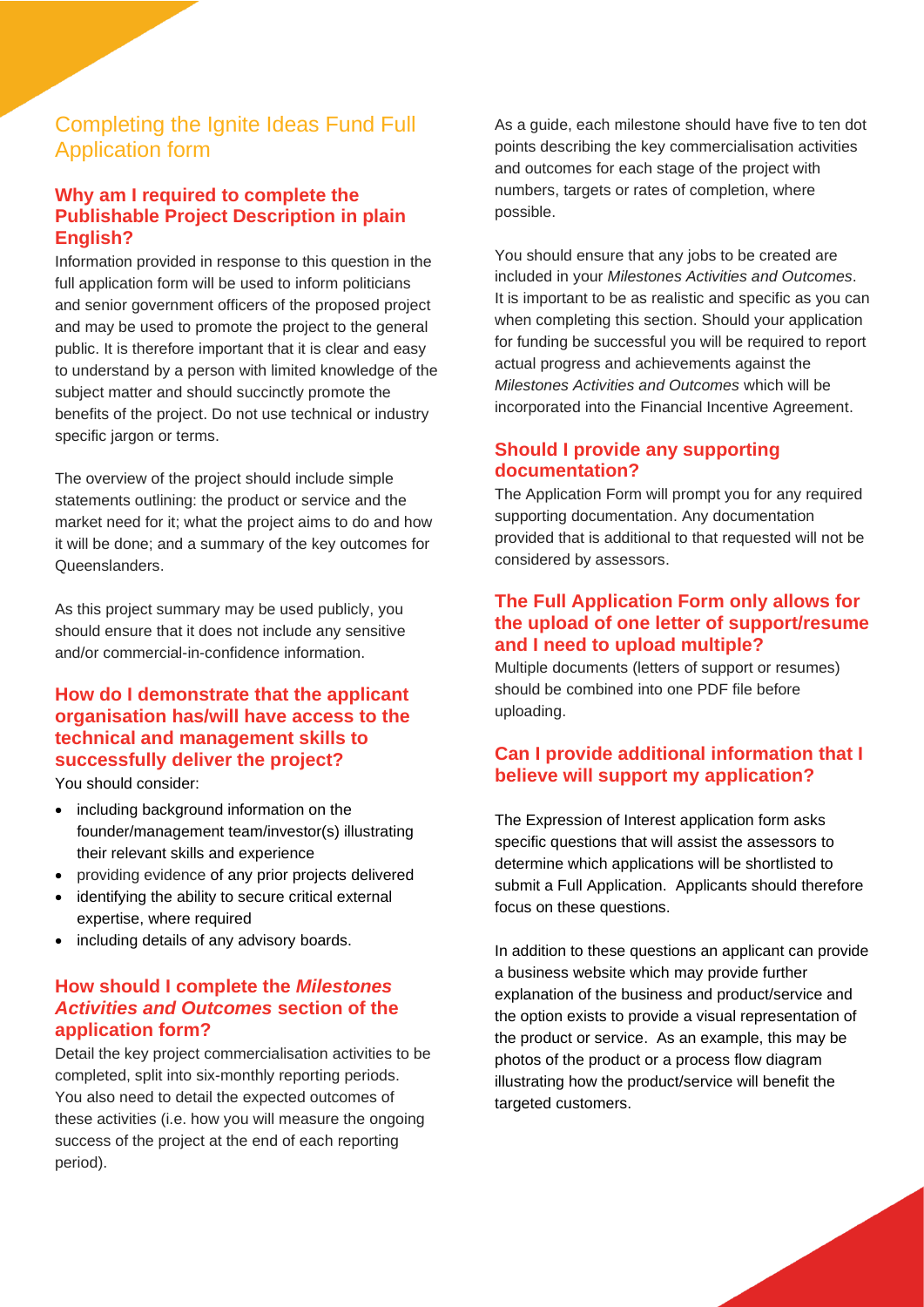#### **How can I check the status of my application?**

Applicants will be notified in writing of the outcome of their application. No early indication of likely success of an application can be provided to applicants. Applicants will also be advised of the funding outcome in due course.

# Funding

## **How many projects are likely to be funded?**

The number of recipients will depend on the amount of funding allocated to the funding round and the quality of the applications submitted.

## **Do I have to spend all the grant funding in Queensland?**

It is expected that, wherever possible, the grant funding will be spent within Queensland, i.e., if you are purchasing goods or services that are available in Queensland, it is expected that you would purchase them from within Queensland.

Expenditure outside Queensland is acceptable only where it is a prerequisite to ensure successful completion of the project. For example, the costs of travel and accommodation required to engage with potential new customers in a new market, and/or, the costs of procuring expertise, products, or services that are essential to the project but not available within Queensland.

# **How is the Ignite Ideas funding paid?**

Funding is paid in instalments throughout the lifecycle of the project. Generally, the first payment is made following execution of the *Financial Incentive Agreement* between the recipient and the Queensland Government. The remaining payments are made following the submission of satisfactory reports detailing the progress, outcomes, and expenditure of the project.

**Tier 1** recipients will receive the approved funding in instalments, as follows:

- 50% on execution of the *Financial Incentive Agreement*
- 40% on completion of Milestone 1
- 10% on completion of Milestone 2 (final).

**Tier 2** recipients will receive the approved funding in instalments, as follows:

- 25% on execution of the *Financial Incentive Agreement*
- 25% on completion of Milestone 1
- 25% on completion of Milestone 2
- 15% on completion of Milestone 3
- 10% on completion of Milestone 4 (final).

## **What information will be required for progress reports?**

An online progress report template will be provided for completion by recipients. Recipients will be required to complete the report to outline the progress of the project against the planned *Milestone Activities and Outcomes*; the number of jobs created; details of expenditure of lanite Ideas funds and applicant funds: and any potential media opportunities.

# **What evidence is required in order to receive grant payments?**

Recipients must demonstrate that the project has been executed in accordance with the *Financial Incentive Agreement* and provide evidence that the outcomes have been achieved and expenditure has been incurred to the satisfaction of the department.

Recipients must provide details of all expenditure on the project in the form of a categorised transaction listing. In addition, recipients will be required to provide payment evidence in the form of invoices, pay slips, receipts, and bank statements, as appropriate.

Once the department is satisfied with the information provided, recipients are required to submit a valid tax invoice for the installment amount (including GST), addressed to the Department of Tourism, Innovation and Sport.